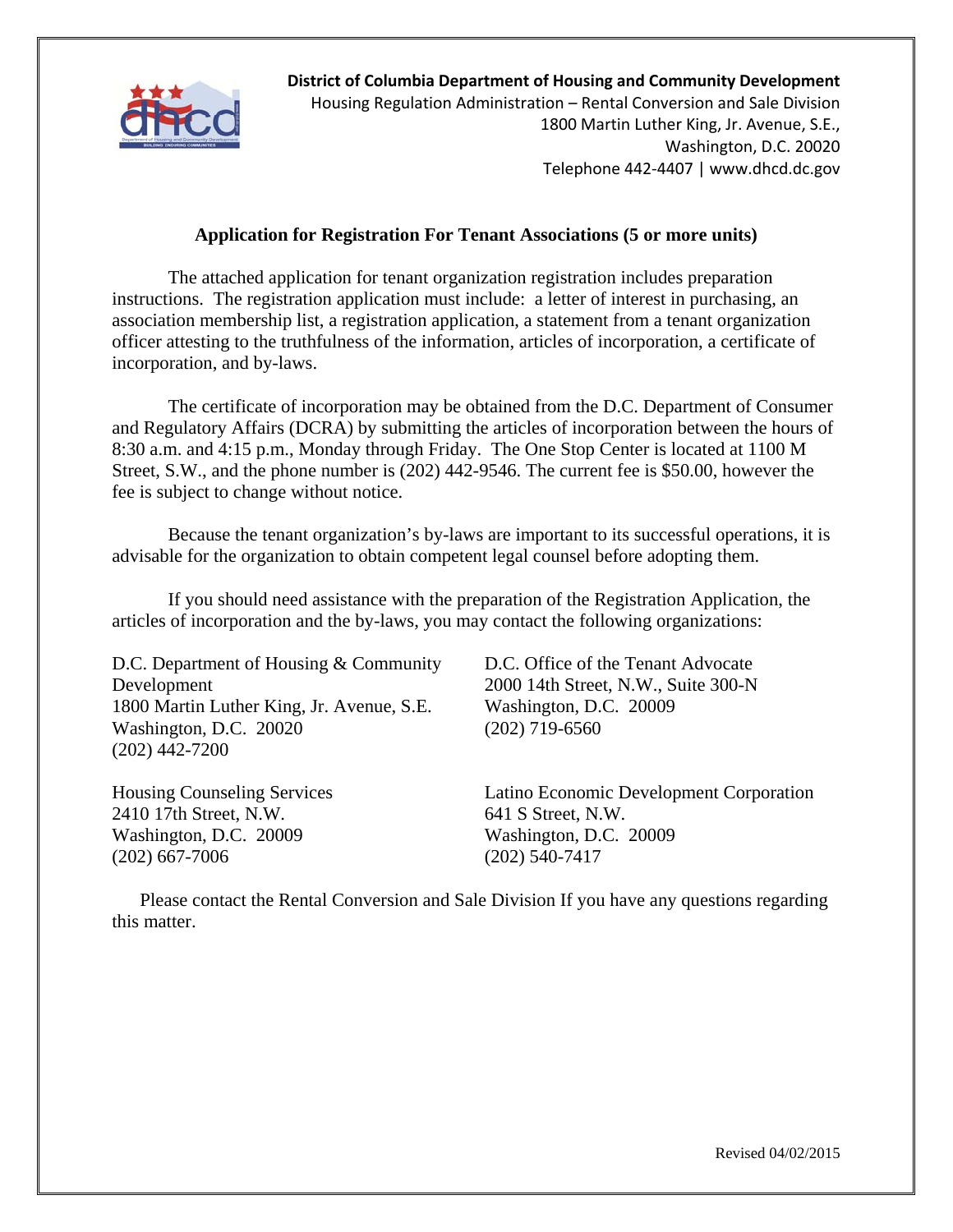## I**NSTRUCTIONS FOR COMPLETING THE REGISTRATION PACKAGE**

- **LETTER OF INTEREST IN PURCHASING:** State the tenant organization's interest in purchasing (see attached form). This should be included in the package as a cover letter to the owner.
- **APPLICATION FOR REGISTRATION**: State the name of the tenant organization, the date of incorporation, the address of the housing accommodation offered for sale, the date the offer was received (*not necessarily the same as the date on the "Offer of Sale"*), the name of the owner, the name of the sales agent, the names, address(es), position and phone numbers of the officers of the tenant organization, the name of the tenant organization's legal counsel (if any), the number of units, the number of occupied units, the number of members in the tenant association, the number of employees of the owner in the preceding one hundred twenty (120) days and the number of tenants who have been occupants for less than ninety (90) days. *(The Application for Registration must be signed and notarized by the organization's president or other authorized officer.)*
- Attach a copy of the Articles of Incorporation, the Certificate of Incorporation, and the By-laws. The Articles of Incorporation and By-laws are evidence that the tenant organization has the legal capacity to hold an interest in real estate.
- An officer of the tenant association must sign the Letter of Interest in Purchasing, the Application for Registration, the Application for Registration Certification and the Membership Lists. The Application for Registration, with the attachments, must be provided to the owner or the owners agent and one (1) copy must also be forwarded to the Mayor within the applicable time frame. *Both should be either hand delivered or sent by certified mail with the return receipt requested*. If the document is hand delivered, the receipt, which is included with this package, should be completed and signed by the recipient. The copy for the Mayor should be addressed to:

D.C. Department of Housing and Community Development Rental Conversion and Sale Division 1800 Martin Luther King, Jr. Avenue, S.E. Washington, D.C. 20020 (202) 442-4407

If you have questions, please call the Rental Conversion and Sale Division on (202) 442-4407.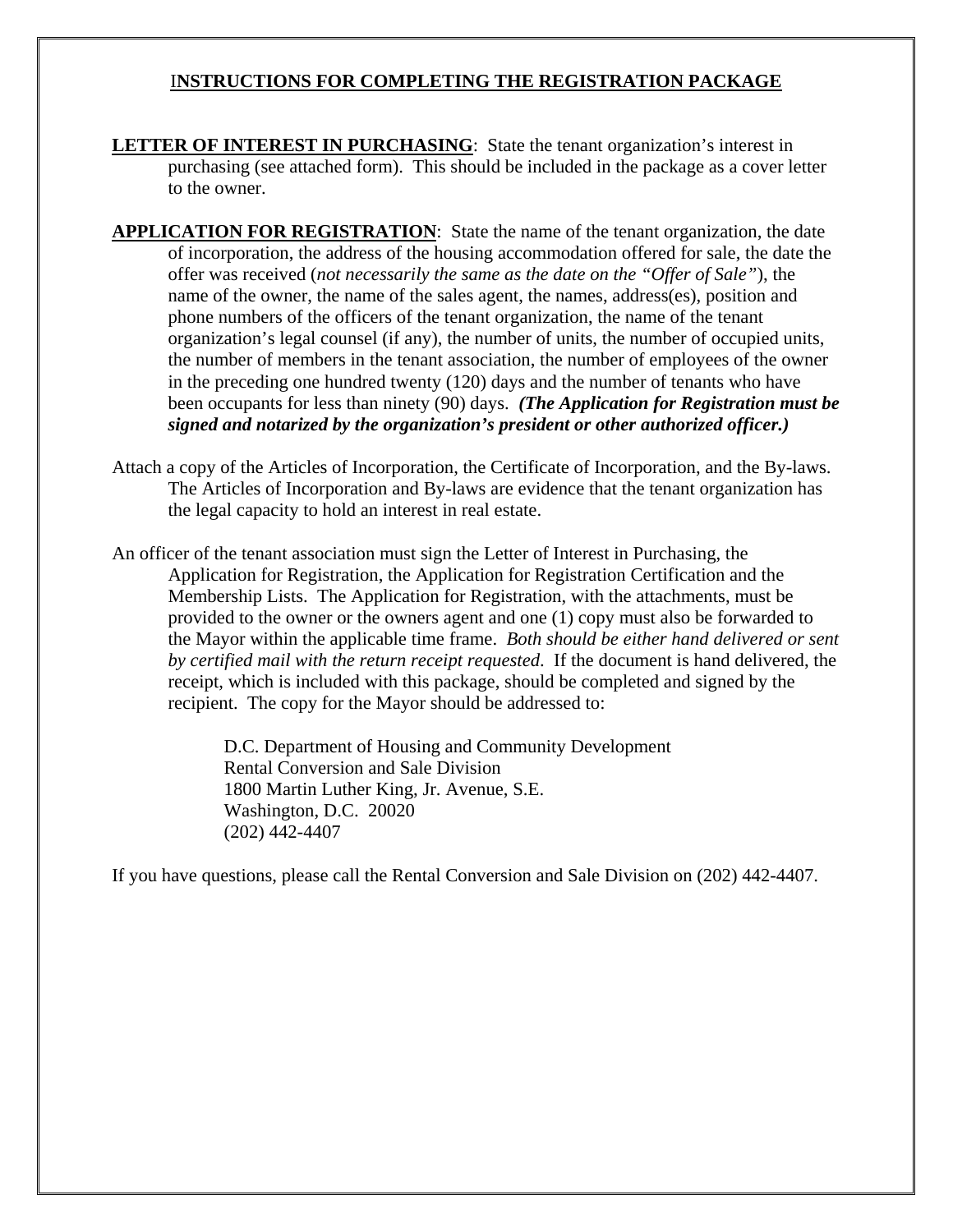## **LETTER OF INTEREST IN PURCHASING**

Date:

 $\frac{1}{\sqrt{2}}$  ,  $\frac{1}{\sqrt{2}}$  ,  $\frac{1}{\sqrt{2}}$  ,  $\frac{1}{\sqrt{2}}$  ,  $\frac{1}{\sqrt{2}}$  ,  $\frac{1}{\sqrt{2}}$  ,  $\frac{1}{\sqrt{2}}$  ,  $\frac{1}{\sqrt{2}}$  ,  $\frac{1}{\sqrt{2}}$  ,  $\frac{1}{\sqrt{2}}$  ,  $\frac{1}{\sqrt{2}}$  ,  $\frac{1}{\sqrt{2}}$  ,  $\frac{1}{\sqrt{2}}$  ,  $\frac{1}{\sqrt{2}}$  ,  $\frac{1}{\sqrt{2}}$ 

 $\frac{1}{2}$  ,  $\frac{1}{2}$  ,  $\frac{1}{2}$  ,  $\frac{1}{2}$  ,  $\frac{1}{2}$  ,  $\frac{1}{2}$  ,  $\frac{1}{2}$  ,  $\frac{1}{2}$  ,  $\frac{1}{2}$  ,  $\frac{1}{2}$  ,  $\frac{1}{2}$  ,  $\frac{1}{2}$  ,  $\frac{1}{2}$  ,  $\frac{1}{2}$  ,  $\frac{1}{2}$  ,  $\frac{1}{2}$  ,  $\frac{1}{2}$  ,  $\frac{1}{2}$  ,  $\frac{1$ 

 $To:$ 

(Name of Owner or Agent)

(Address)

Dear Sir or Madam:

The \_\_\_\_\_\_\_\_\_\_\_\_\_\_\_\_\_\_\_\_\_\_\_\_\_\_\_\_\_\_\_\_\_\_\_\_ Tenant Association, Inc., incorporated on \_\_\_\_\_\_\_\_\_\_\_\_\_\_\_\_\_\_\_\_\_\_\_\_\_\_\_\_\_, 201\_\_\_, pursuant to Title IV of the **Rental Housing Conversion and Sale Act of 1980**, D.C. Law 3-86, as amended, (the Law) expresses its interest in purchasing the housing accommodation(s) located at:

\_\_\_\_\_\_\_\_\_\_\_\_\_\_\_\_\_\_\_\_\_\_\_\_\_\_\_\_\_\_\_\_\_\_\_\_\_\_\_\_\_\_\_\_\_, Washington, D.C.

In compliance with the registration requirements and to give evidence of our capacity to hold real property, enclosed is a copy of the tenant association's Application for Registration, including:

- the Articles of Incorporation,

-Bylaws, and

-Certificate of Incorporation,

which documents include the names, addresses and telephone numbers of the association's officers and legal counsel (if any).

This statement of interest and the accompanying registration materials are sent in response to the Offer of Sale and Tenant Opportunity to Purchase (Offer) dated , 20 **has Community 20 COMEX 20 COMEX 20 COMEX 20 COMEX 20 COMEX 20 COMEX 20 COMEX 20 COMEX 20 COMEX 20 COMEX 20 COMEX 20 COMEX 20 COMEX 20 COMEX 20 COMEX 20 COMEX 20 COMEX 20 COMEX 20 C**  $, 20$   $.$ 

In addition to providing a copy of any ratified third party contract, pursuant to the Law and to assist the tenants association in exploring the feasibility of purchasing this property, please provide the following documents and/or information within seven (7) days of your receipt of this letter:

- 1. A floor plan of the building(s), if available;
- 2. An itemized list of monthly operating expenses, utility consumption rates, and
- 3. capital expenditures for each of the two (2) preceding calendar years; and,
- 4. The most recent rent roll, a list of tenants, and a list of vacant apartments.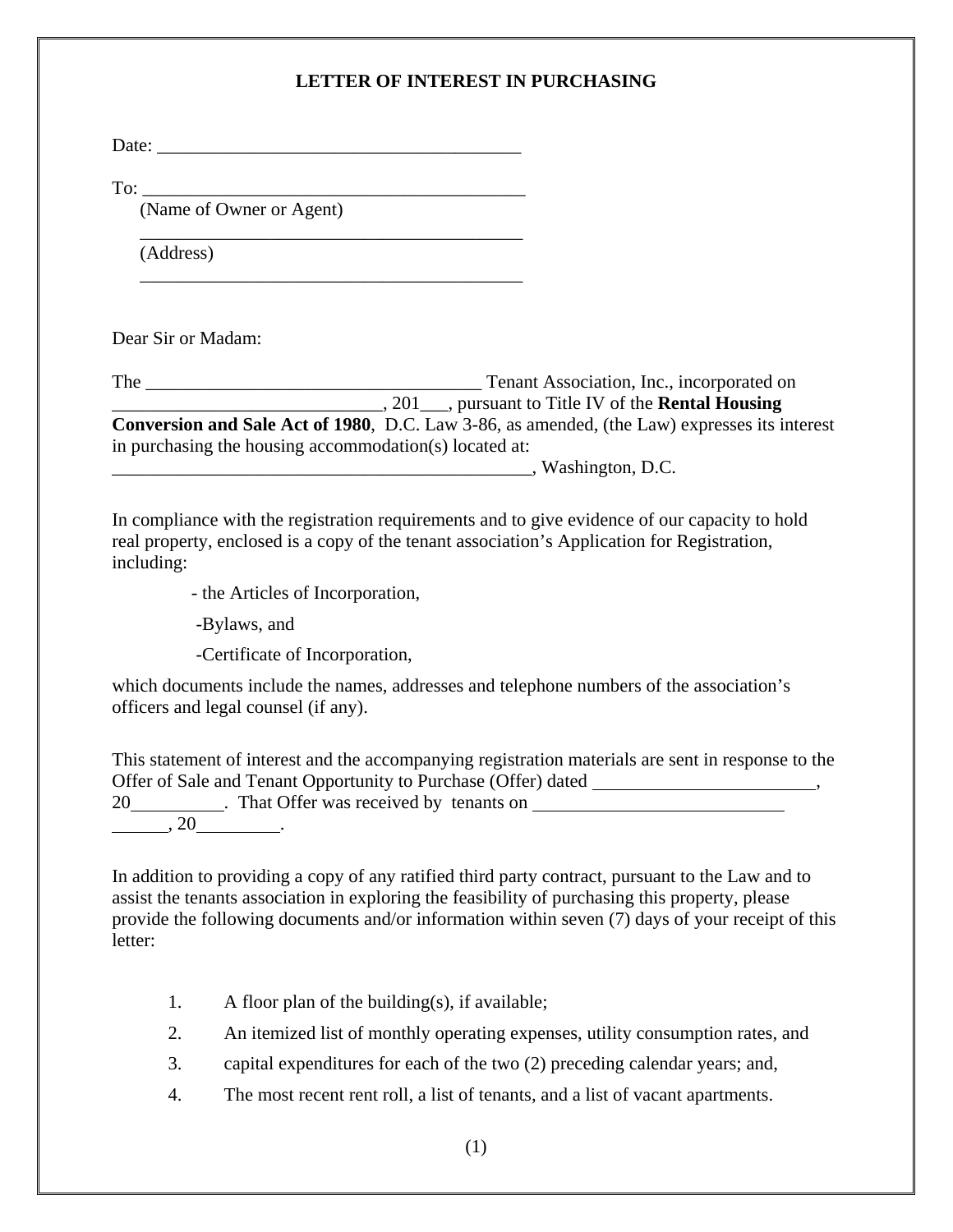A copy of any contract with a third party, if one exists, for the sale of this property. In accordance with the Law, you are required to provide the above-listed documents and/or information within seven (7) days of your receipt of this letter. For every day of delay beyond the seven (7) days, the period allowed for us to negotiate a contract of sale with you shall be extended one (l) day.

Sincerely,

l

Tenants Association, Inc. (Name)

By:  $\qquad \qquad$  (Signature) Its: President

Enclosures

cc: D.C. Department of Housing and Community Development Rental Conversion and Sale Division 1800 Martin Luther King, Jr., S.E. Washington, D.C. 20020 (202) 442-4407

(2)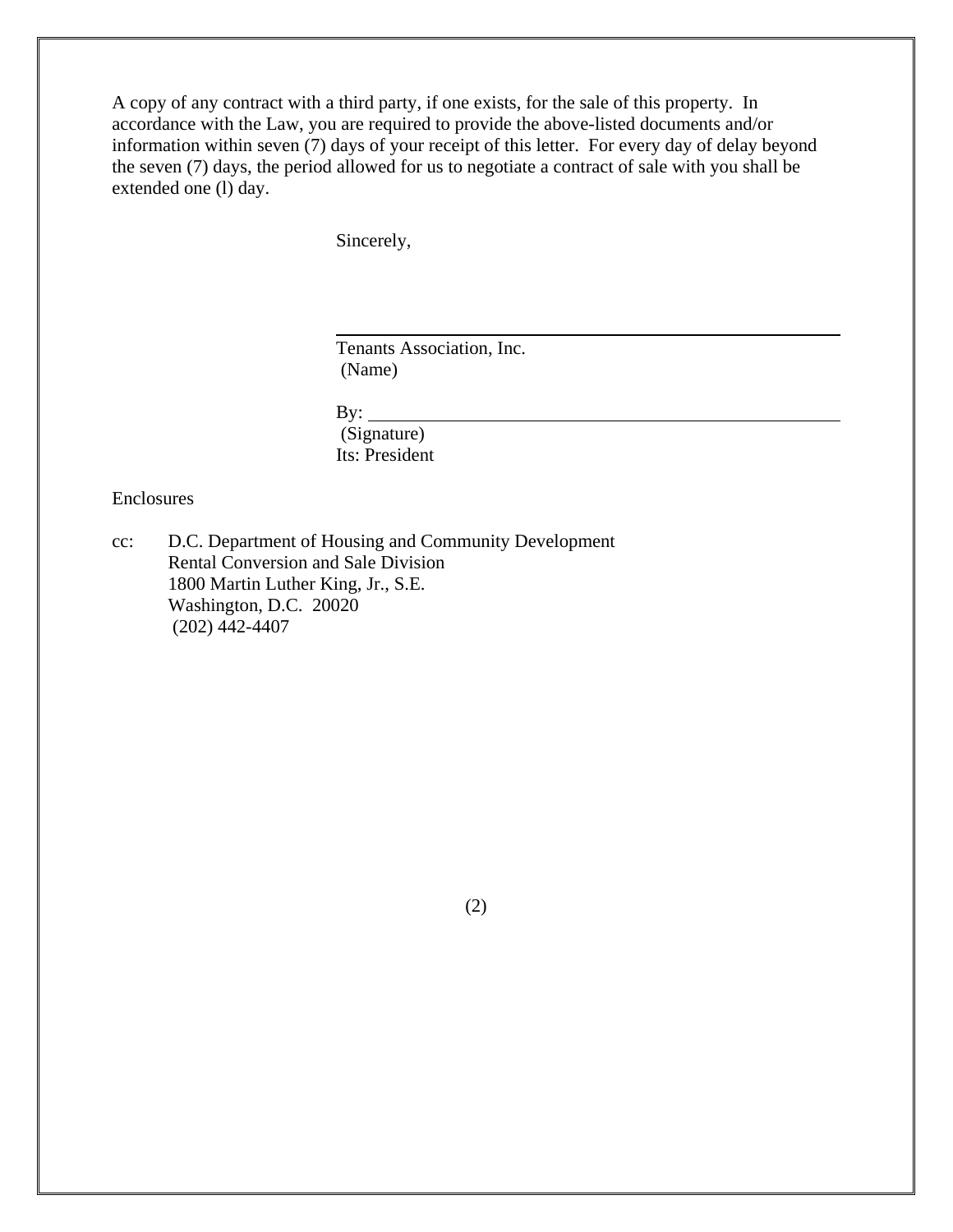## **APPLICATION FOR REGISTRATION**

Title IV of D.C. Law 3-86, as amended Rental Housing Conversion and Sale Act of 1980 "Tenant Opportunity to Purchase Act"

|    | 3. Address(s) of housing accommodation(s) offered for sale:                                                                                                                                                                                                                                                                                                                                                                   |                                                                                   |  |
|----|-------------------------------------------------------------------------------------------------------------------------------------------------------------------------------------------------------------------------------------------------------------------------------------------------------------------------------------------------------------------------------------------------------------------------------|-----------------------------------------------------------------------------------|--|
|    |                                                                                                                                                                                                                                                                                                                                                                                                                               | ,我们也不能在这里的时候,我们也不能在这里的时候,我们也不能会在这里的时候,我们也不能会在这里的时候,我们也不能会在这里的时候,我们也不能会在这里的时候,我们也不 |  |
|    |                                                                                                                                                                                                                                                                                                                                                                                                                               |                                                                                   |  |
|    |                                                                                                                                                                                                                                                                                                                                                                                                                               |                                                                                   |  |
|    |                                                                                                                                                                                                                                                                                                                                                                                                                               |                                                                                   |  |
| 7. | OFFICERS OF TENANT ASSOCIATION:                                                                                                                                                                                                                                                                                                                                                                                               |                                                                                   |  |
|    | a.                                                                                                                                                                                                                                                                                                                                                                                                                            |                                                                                   |  |
|    |                                                                                                                                                                                                                                                                                                                                                                                                                               |                                                                                   |  |
|    | Phone: $\frac{1}{\sqrt{1-\frac{1}{2}}\sqrt{1-\frac{1}{2}}\sqrt{1-\frac{1}{2}}\sqrt{1-\frac{1}{2}}\sqrt{1-\frac{1}{2}}\sqrt{1-\frac{1}{2}}\sqrt{1-\frac{1}{2}}\sqrt{1-\frac{1}{2}}\sqrt{1-\frac{1}{2}}\sqrt{1-\frac{1}{2}}\sqrt{1-\frac{1}{2}}\sqrt{1-\frac{1}{2}}\sqrt{1-\frac{1}{2}}\sqrt{1-\frac{1}{2}}\sqrt{1-\frac{1}{2}}\sqrt{1-\frac{1}{2}}\sqrt{1-\frac{1}{2}}\sqrt{1-\frac{1}{2}}\sqrt{1-\frac{1}{2$                  |                                                                                   |  |
|    | $\mathbf{b}$ .<br>Position: $\frac{1}{\sqrt{1-\frac{1}{2}}\sqrt{1-\frac{1}{2}}\sqrt{1-\frac{1}{2}}\sqrt{1-\frac{1}{2}}\sqrt{1-\frac{1}{2}}\sqrt{1-\frac{1}{2}}\sqrt{1-\frac{1}{2}}\sqrt{1-\frac{1}{2}}\sqrt{1-\frac{1}{2}}\sqrt{1-\frac{1}{2}}\sqrt{1-\frac{1}{2}}\sqrt{1-\frac{1}{2}}\sqrt{1-\frac{1}{2}}\sqrt{1-\frac{1}{2}}\sqrt{1-\frac{1}{2}}\sqrt{1-\frac{1}{2}}\sqrt{1-\frac{1}{2}}\sqrt{1-\frac{1}{2}}\sqrt{1-\frac{$ |                                                                                   |  |
|    |                                                                                                                                                                                                                                                                                                                                                                                                                               |                                                                                   |  |
|    | Phone: $\frac{1}{\sqrt{1-\frac{1}{2}}\sqrt{1-\frac{1}{2}}\sqrt{1-\frac{1}{2}}\sqrt{1-\frac{1}{2}}\sqrt{1-\frac{1}{2}}\sqrt{1-\frac{1}{2}}\sqrt{1-\frac{1}{2}}\sqrt{1-\frac{1}{2}}\sqrt{1-\frac{1}{2}}\sqrt{1-\frac{1}{2}}\sqrt{1-\frac{1}{2}}\sqrt{1-\frac{1}{2}}\sqrt{1-\frac{1}{2}}\sqrt{1-\frac{1}{2}}\sqrt{1-\frac{1}{2}}\sqrt{1-\frac{1}{2}}\sqrt{1-\frac{1}{2}}\sqrt{1-\frac{1}{2}}\sqrt{1-\frac{1}{2$                  |                                                                                   |  |
|    | C <sub>1</sub>                                                                                                                                                                                                                                                                                                                                                                                                                |                                                                                   |  |
|    |                                                                                                                                                                                                                                                                                                                                                                                                                               |                                                                                   |  |
|    | Phone:                                                                                                                                                                                                                                                                                                                                                                                                                        |                                                                                   |  |
|    | d.                                                                                                                                                                                                                                                                                                                                                                                                                            | Name: $\frac{1}{2}$                                                               |  |
|    |                                                                                                                                                                                                                                                                                                                                                                                                                               |                                                                                   |  |
|    |                                                                                                                                                                                                                                                                                                                                                                                                                               |                                                                                   |  |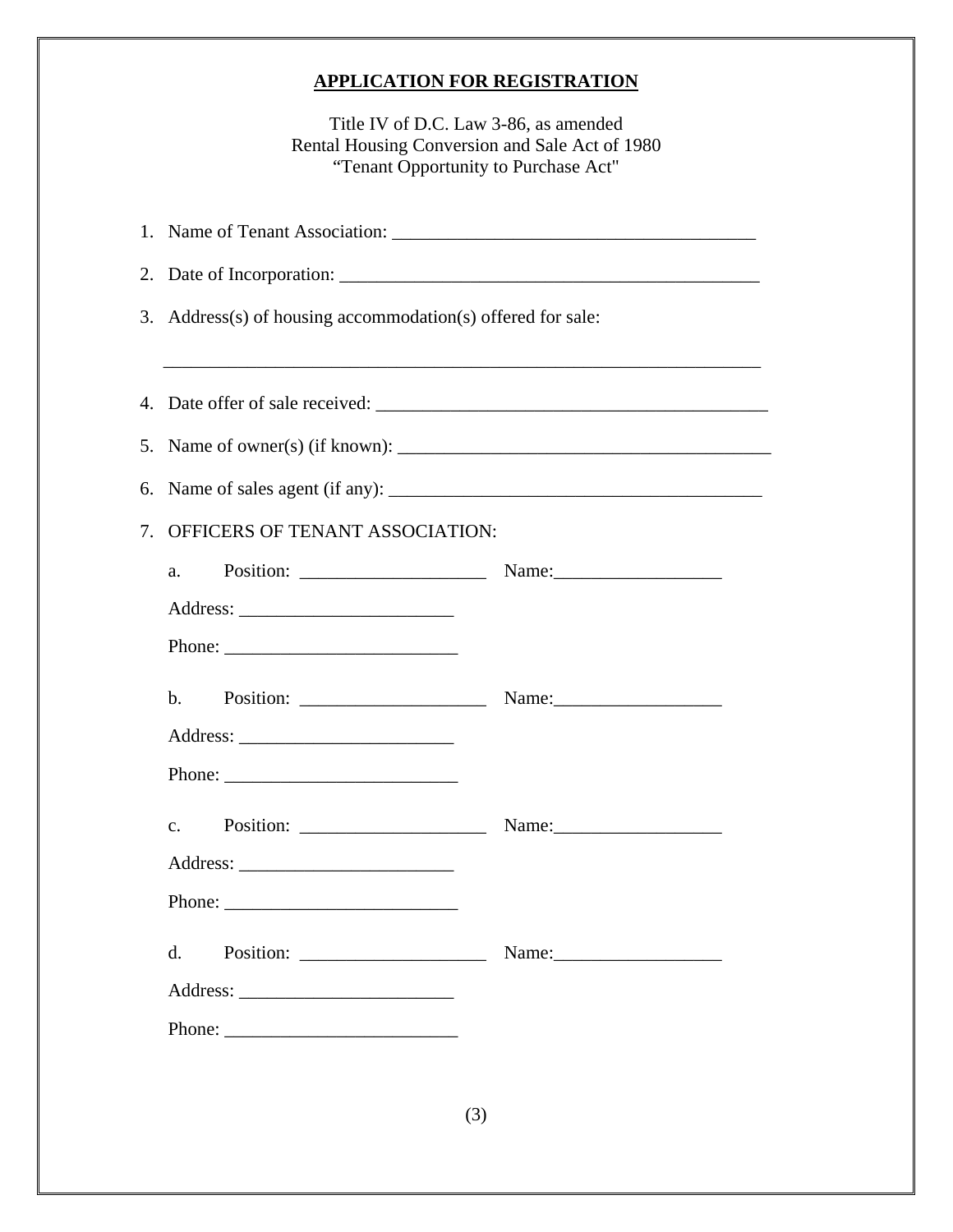| e.                         |              | Position: $\frac{1}{\sqrt{1-\frac{1}{2}}\sqrt{1-\frac{1}{2}}\sqrt{1-\frac{1}{2}}\sqrt{1-\frac{1}{2}}\sqrt{1-\frac{1}{2}}\sqrt{1-\frac{1}{2}}\sqrt{1-\frac{1}{2}}\sqrt{1-\frac{1}{2}}\sqrt{1-\frac{1}{2}}\sqrt{1-\frac{1}{2}}\sqrt{1-\frac{1}{2}}\sqrt{1-\frac{1}{2}}\sqrt{1-\frac{1}{2}}\sqrt{1-\frac{1}{2}}\sqrt{1-\frac{1}{2}}\sqrt{1-\frac{1}{2}}\sqrt{1-\frac{1}{2}}\sqrt{1-\frac{1}{2}}\sqrt{1-\frac{$                                       |  |
|----------------------------|--------------|---------------------------------------------------------------------------------------------------------------------------------------------------------------------------------------------------------------------------------------------------------------------------------------------------------------------------------------------------------------------------------------------------------------------------------------------------|--|
|                            |              |                                                                                                                                                                                                                                                                                                                                                                                                                                                   |  |
|                            |              | Phone: $\frac{1}{\sqrt{1-\frac{1}{2}} \cdot \frac{1}{2} \cdot \frac{1}{2} \cdot \frac{1}{2} \cdot \frac{1}{2} \cdot \frac{1}{2} \cdot \frac{1}{2} \cdot \frac{1}{2} \cdot \frac{1}{2} \cdot \frac{1}{2} \cdot \frac{1}{2} \cdot \frac{1}{2} \cdot \frac{1}{2} \cdot \frac{1}{2} \cdot \frac{1}{2} \cdot \frac{1}{2} \cdot \frac{1}{2} \cdot \frac{1}{2} \cdot \frac{1}{2} \cdot \frac{1}{2} \cdot \frac{1}{2} \cdot \frac{1}{2} \cdot \frac{1}{2$ |  |
|                            | $f_{\rm{z}}$ | Position: $\frac{1}{\sqrt{1-\frac{1}{2}}\sqrt{1-\frac{1}{2}}\sqrt{1-\frac{1}{2}}\sqrt{1-\frac{1}{2}}\sqrt{1-\frac{1}{2}}\sqrt{1-\frac{1}{2}}\sqrt{1-\frac{1}{2}}\sqrt{1-\frac{1}{2}}\sqrt{1-\frac{1}{2}}\sqrt{1-\frac{1}{2}}\sqrt{1-\frac{1}{2}}\sqrt{1-\frac{1}{2}}\sqrt{1-\frac{1}{2}}\sqrt{1-\frac{1}{2}}\sqrt{1-\frac{1}{2}}\sqrt{1-\frac{1}{2}}\sqrt{1-\frac{1}{2}}\sqrt{1-\frac{1}{2}}\sqrt{1-\frac{$                                       |  |
|                            |              |                                                                                                                                                                                                                                                                                                                                                                                                                                                   |  |
|                            |              |                                                                                                                                                                                                                                                                                                                                                                                                                                                   |  |
|                            |              |                                                                                                                                                                                                                                                                                                                                                                                                                                                   |  |
|                            |              |                                                                                                                                                                                                                                                                                                                                                                                                                                                   |  |
|                            |              |                                                                                                                                                                                                                                                                                                                                                                                                                                                   |  |
|                            |              | Number of units:                                                                                                                                                                                                                                                                                                                                                                                                                                  |  |
|                            |              |                                                                                                                                                                                                                                                                                                                                                                                                                                                   |  |
|                            |              |                                                                                                                                                                                                                                                                                                                                                                                                                                                   |  |
| <b>ATTACHMENTS</b>         |              |                                                                                                                                                                                                                                                                                                                                                                                                                                                   |  |
| 1.<br>2.<br>3.<br>4.<br>5. |              | Copy of Articles of Incorporation<br>Copy of Certificate of Incorporation<br>Copy of By-laws<br>Letter of Interest in Purchasing<br>Membership Lists                                                                                                                                                                                                                                                                                              |  |
| <b>CERTIFICATION</b>       |              |                                                                                                                                                                                                                                                                                                                                                                                                                                                   |  |
|                            |              | I hereby certify that the above information, including the attachments, is true to the                                                                                                                                                                                                                                                                                                                                                            |  |
|                            |              | of my knowledge, information and belief.                                                                                                                                                                                                                                                                                                                                                                                                          |  |
|                            |              | Name of Tenants Association                                                                                                                                                                                                                                                                                                                                                                                                                       |  |

I hereby certify that the above information, including the attachments, is true to the best

| By:    | President      |
|--------|----------------|
| or By: | Vice-President |
| or By: | Secretary      |
|        |                |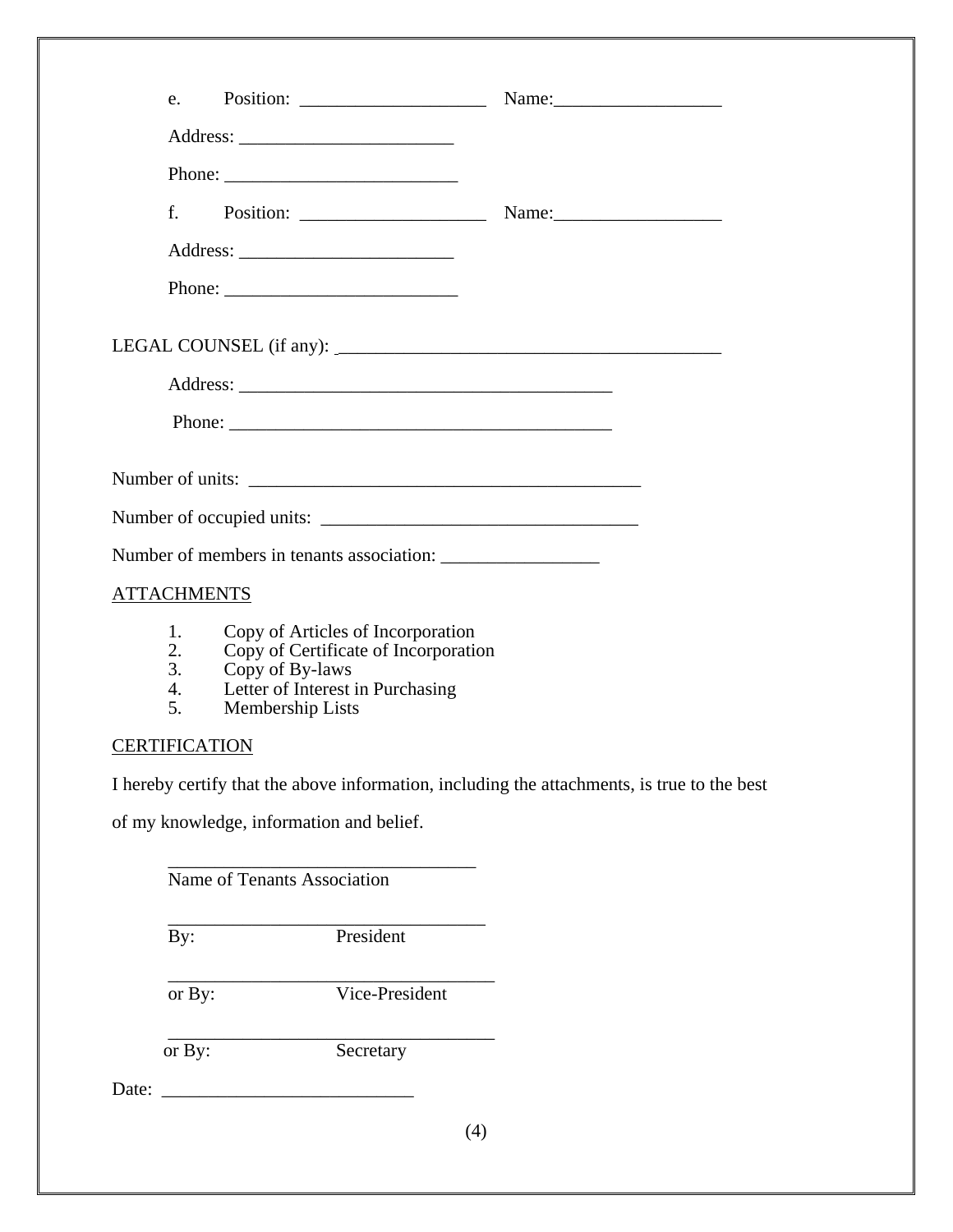### **MEMBERSHIP LIST**

| The following occupants are represented by the __________________________________ |                |                                                                                   |
|-----------------------------------------------------------------------------------|----------------|-----------------------------------------------------------------------------------|
|                                                                                   |                | Tenants Association, Inc., in negotiations                                        |
|                                                                                   |                | for the purchase of the housing accommodation (s) located at ____________________ |
| Name - Address                                                                    |                | <b>Unit Number</b>                                                                |
|                                                                                   |                |                                                                                   |
|                                                                                   |                |                                                                                   |
|                                                                                   |                |                                                                                   |
|                                                                                   |                |                                                                                   |
|                                                                                   |                |                                                                                   |
|                                                                                   |                |                                                                                   |
|                                                                                   |                |                                                                                   |
|                                                                                   |                |                                                                                   |
|                                                                                   |                |                                                                                   |
|                                                                                   |                |                                                                                   |
|                                                                                   |                |                                                                                   |
|                                                                                   |                |                                                                                   |
|                                                                                   |                |                                                                                   |
|                                                                                   |                |                                                                                   |
|                                                                                   | $\mathbf{By:}$ | President                                                                         |
|                                                                                   | or By:         | Vice-President                                                                    |
|                                                                                   | or By:         | Secretary                                                                         |
|                                                                                   |                |                                                                                   |
|                                                                                   | (5)            |                                                                                   |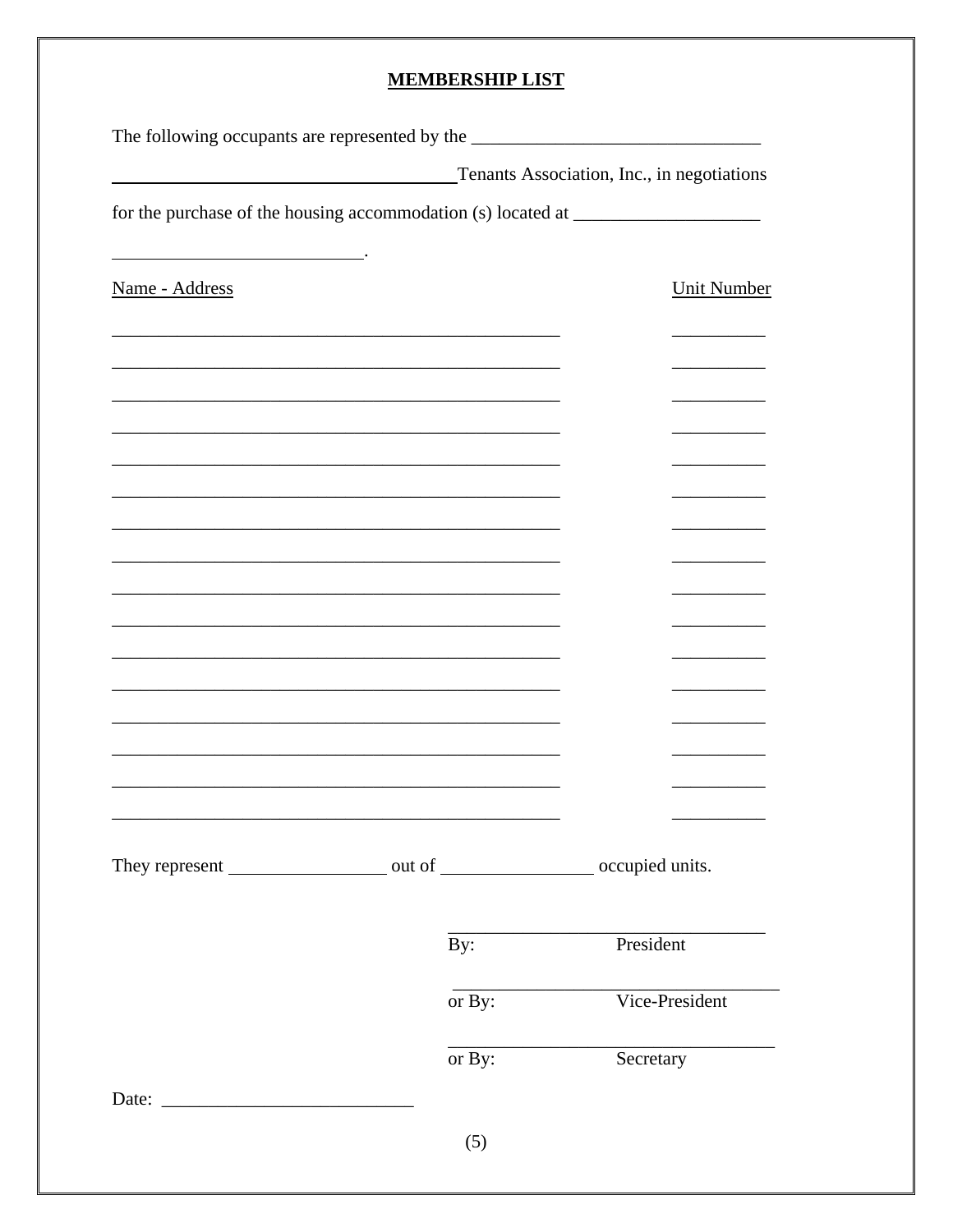The following occupants are members of the Tenants<br>Association, Inc.. However, they have been excluded from the number of occupants required to represent a majority of the occupied units because they have been occupants for less than ninety  $(90)$  days and/or are employees of the owner.

| <b>Employee of the Owner</b> |                  | Occupant for Less than Ninety (90) Days |  |  |
|------------------------------|------------------|-----------------------------------------|--|--|
|                              |                  |                                         |  |  |
|                              |                  |                                         |  |  |
|                              |                  |                                         |  |  |
|                              |                  |                                         |  |  |
|                              |                  |                                         |  |  |
|                              |                  |                                         |  |  |
|                              |                  |                                         |  |  |
|                              |                  |                                         |  |  |
|                              |                  |                                         |  |  |
|                              |                  |                                         |  |  |
|                              |                  |                                         |  |  |
|                              |                  |                                         |  |  |
|                              |                  |                                         |  |  |
|                              |                  |                                         |  |  |
|                              |                  |                                         |  |  |
|                              |                  |                                         |  |  |
|                              |                  |                                         |  |  |
|                              |                  |                                         |  |  |
|                              |                  |                                         |  |  |
|                              |                  |                                         |  |  |
|                              |                  |                                         |  |  |
|                              |                  |                                         |  |  |
|                              | $\overline{By:}$ | President                               |  |  |
|                              | or By:           | Vice-President                          |  |  |
|                              |                  |                                         |  |  |
|                              | or By:           | Secretary                               |  |  |
|                              |                  |                                         |  |  |

 $(6)$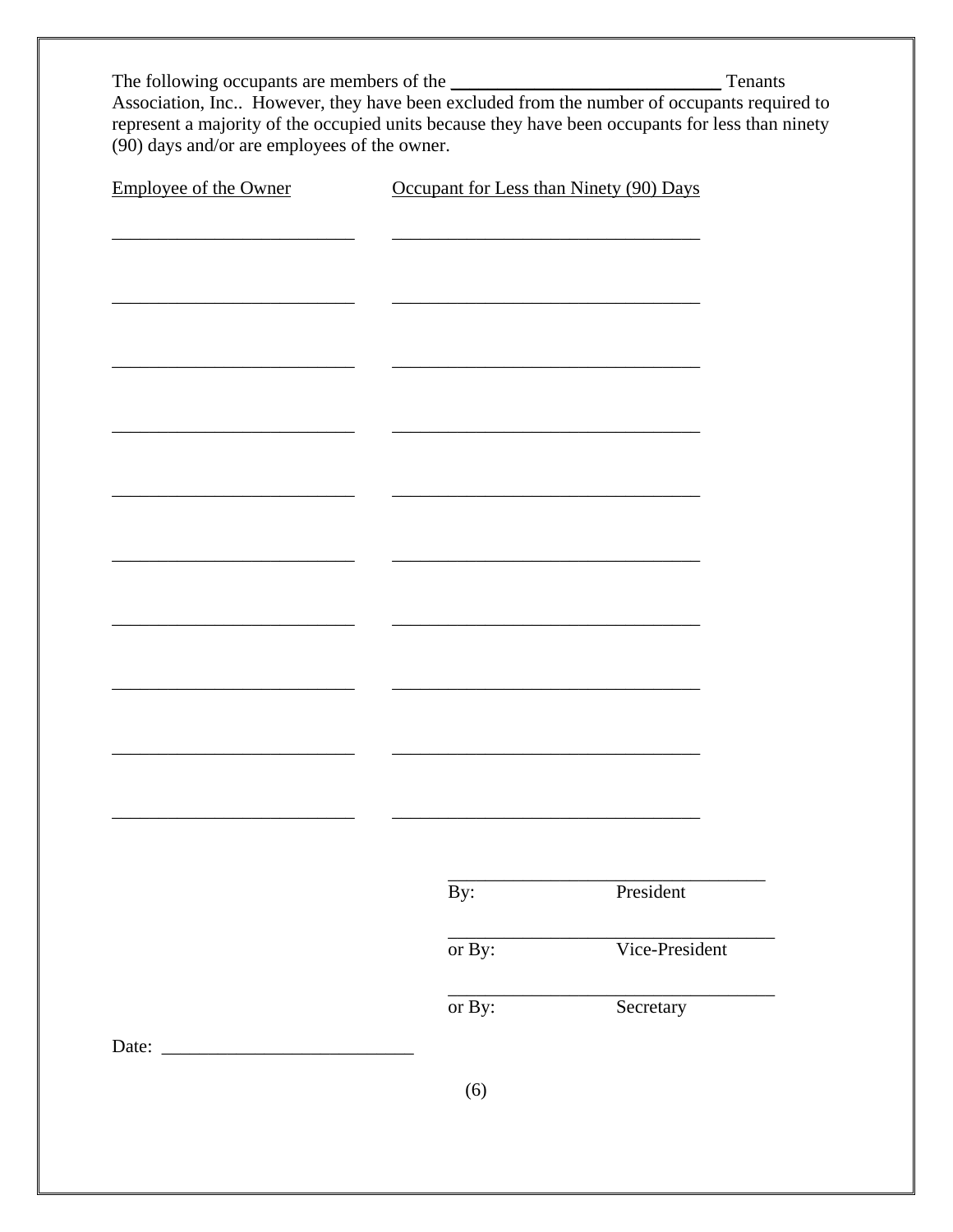# **APPLICATION FOR REGISTRATION CERTIFICATION**

|                                                                                          | Date:                                                   |
|------------------------------------------------------------------------------------------|---------------------------------------------------------|
| Name of Office Holder in Tenants Association                                             |                                                         |
|                                                                                          |                                                         |
| the <u>day of discussed</u> , the person named above                                     |                                                         |
| personally appeared before me, certified that the statements contained in the foregoing  |                                                         |
| documents (Application for Registration and Membership List) are true to the best of his |                                                         |
| or her knowledge and belief, and signed the documents as ______________________.         |                                                         |
|                                                                                          | Title of Office Holder in<br><b>Tenants Association</b> |
|                                                                                          |                                                         |

 Notary Public My commission expires: \_\_\_\_\_\_\_\_\_\_\_\_\_ [Notary Seal]

 $\overline{\phantom{a}}$  ,  $\overline{\phantom{a}}$  ,  $\overline{\phantom{a}}$  ,  $\overline{\phantom{a}}$  ,  $\overline{\phantom{a}}$  ,  $\overline{\phantom{a}}$  ,  $\overline{\phantom{a}}$  ,  $\overline{\phantom{a}}$  ,  $\overline{\phantom{a}}$  ,  $\overline{\phantom{a}}$  ,  $\overline{\phantom{a}}$  ,  $\overline{\phantom{a}}$  ,  $\overline{\phantom{a}}$  ,  $\overline{\phantom{a}}$  ,  $\overline{\phantom{a}}$  ,  $\overline{\phantom{a}}$